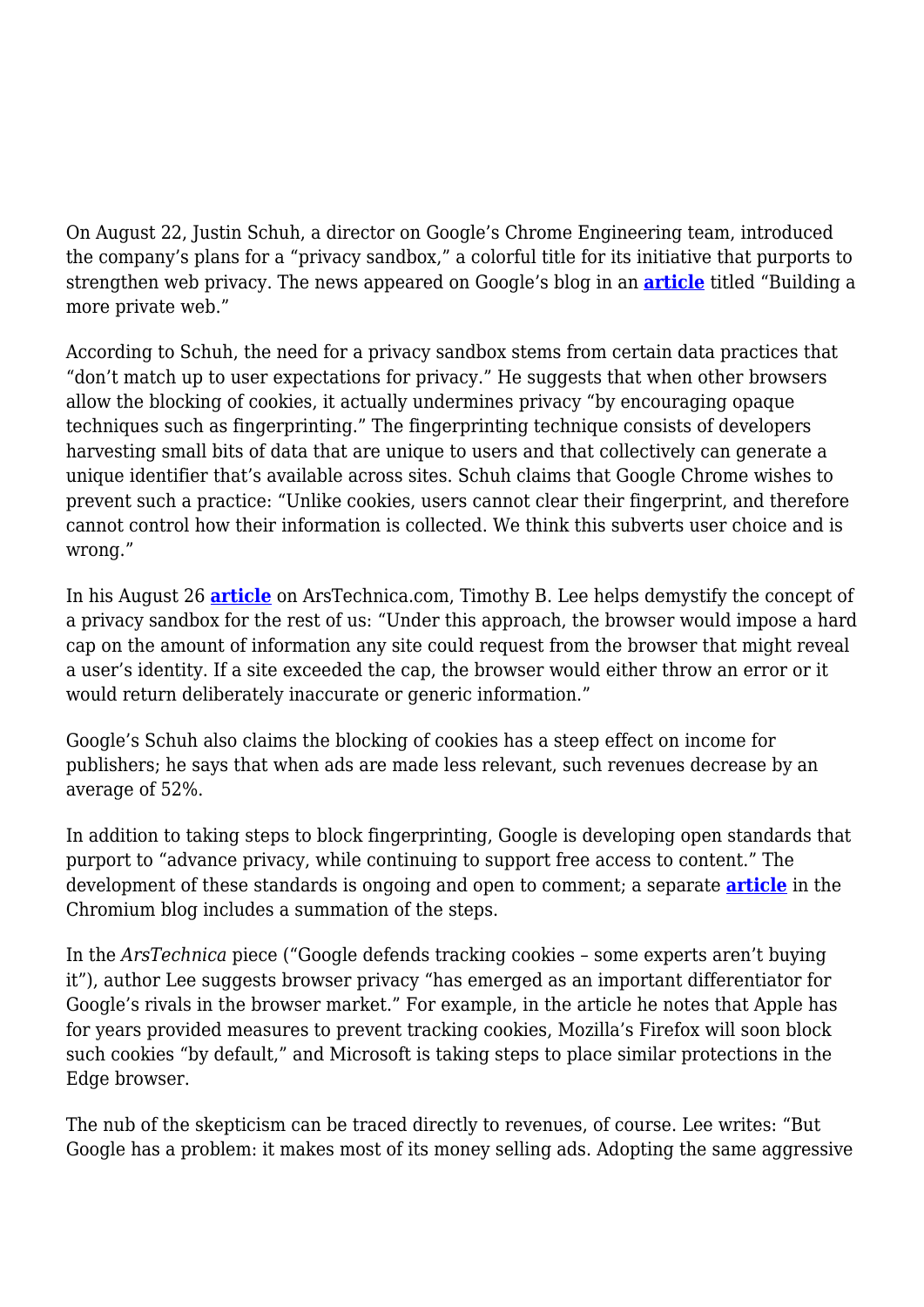cookie blocking techniques as its rivals could prevent Google's customers from targeting ads—potentially hurting Google's bottom line."

A rather blunt criticism of this privacy-sandbox initiative is found on a Princeton University blog called *Freedom To Tinker*, in a **[piece](https://freedom-to-tinker.com/2019/08/23/deconstructing-googles-excuses-on-tracking-protection/)** titled "Deconstructing Google's excuses on tracking protection" (August 28). Authors Jonathan Mayer and Arvind Narayanan spare no words in their opening salvo: "Blocking cookies is *bad* for privacy. That's the new disingenuous argument from Google, trying to justify why Chrome is so far behind Safari and Firefox in offering privacy protections."

The writers go on to carefully spell out their skepticism, saying that the blocking of cookies does not undermine privacy; that no solid evidence shows that tracking-based ads are more effective; that Google doesn't know how to balance privacy demands with ad revenue demands; and that, ultimately, Google is simply stalling – "attempting a punt to the web standardization process, which will at best result in years of delay."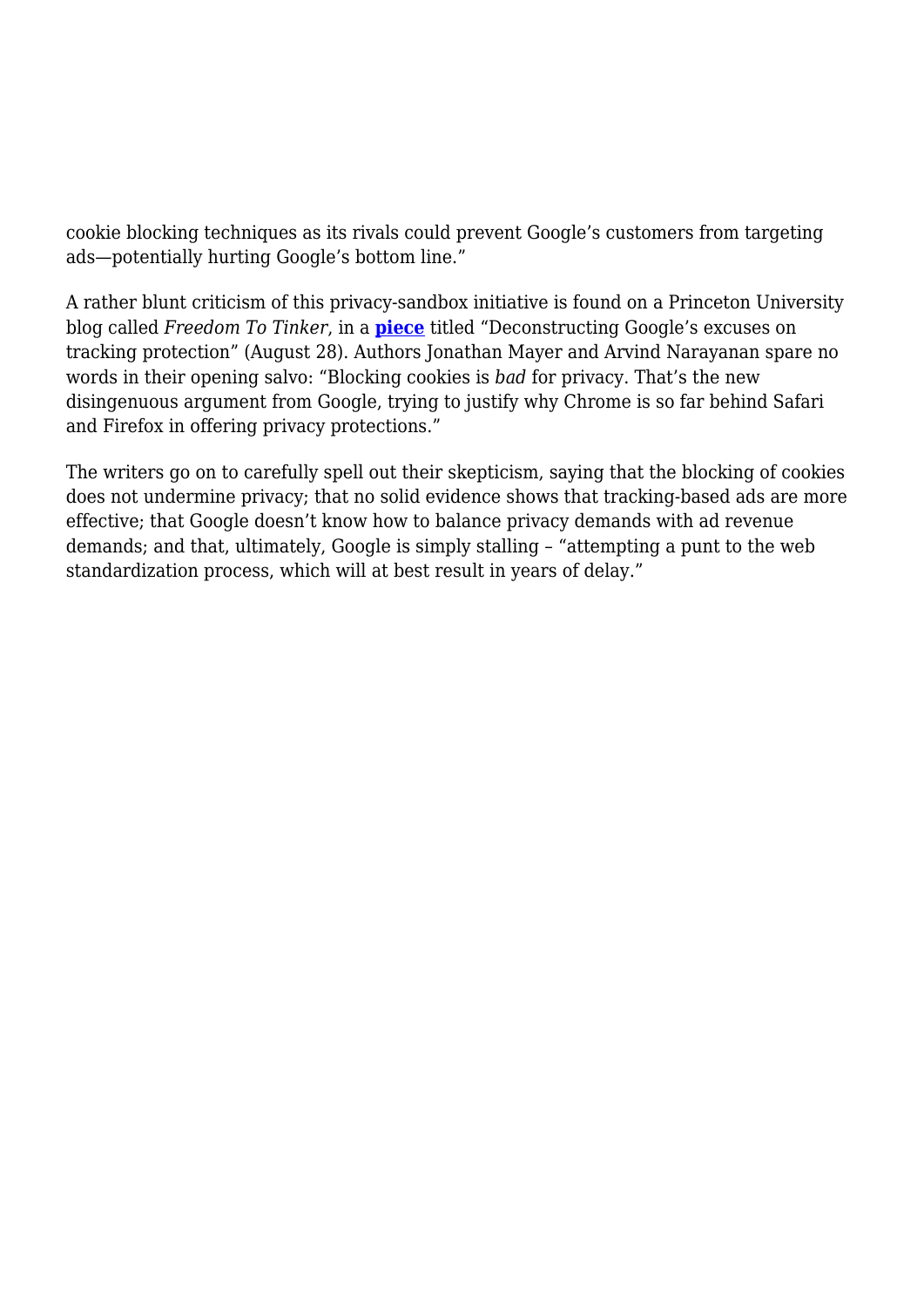## **Will Google Play Fair in the 'Privacy Sandbox?'**



On August 22, Justin Schuh, a director on Google's Chrome Engineering team, introduced the company's plans for a "privacy sandbox," a colorful title for its initiative that purports to strengthen web privacy. The news appeared on Google's blog in an article titled "Building a more private web."

View the **[PDF version](https://magazine.arma.org/wp-content/uploads/2019/09/Google-Sandbox-1.pdf)** of this article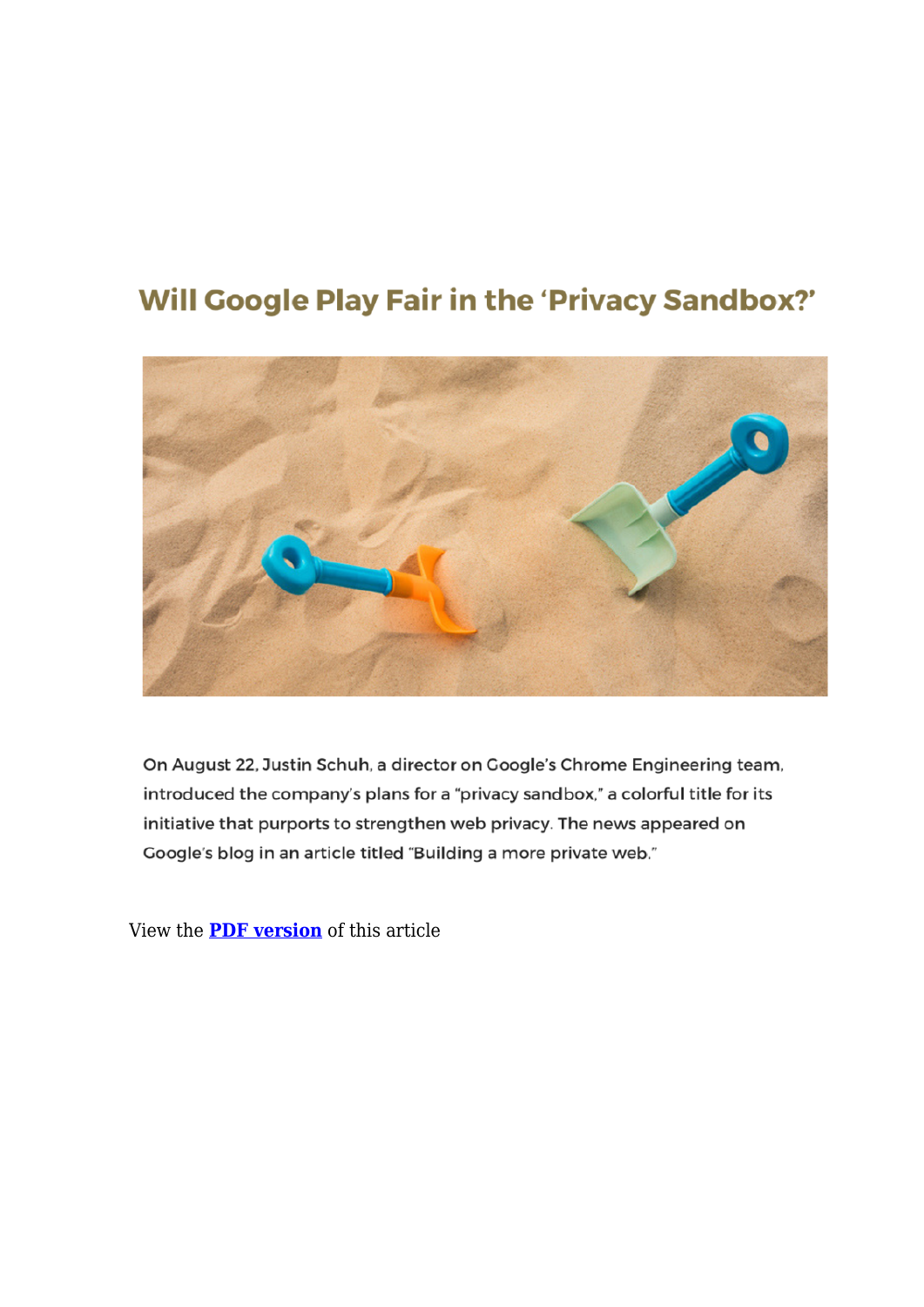

## **Privacy Policy Template**

Originally developed by Jim Koziol, this Privacy Policy Template will help you establish a privacy policy at your organization or give you some ideas on how to enhance your existing privacy policy.

[Download](https://armai.informz.net/ARMAI/pages/Privacy_Policy_Template2)

## **Author**

• [Jeff Whited](https://magazine.arma.org/author/jeffwhited/)

(Visited 454 times, 1 visits today)